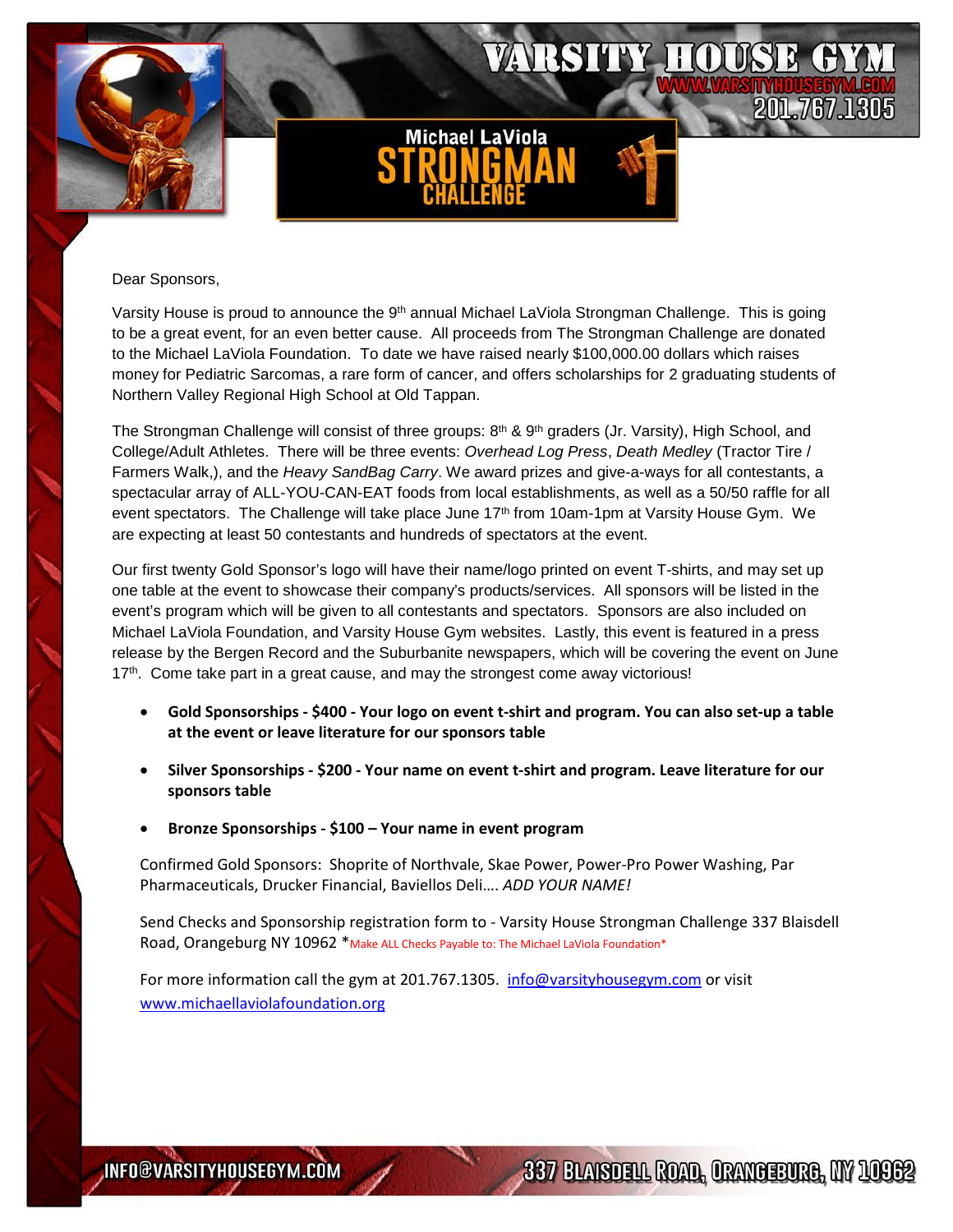

## **SPONSORSHIP REGISTRATION FORM**

| Sponsor/Company Primary Contact (NAME, EMAIL, PHONE) ___________________________ |
|----------------------------------------------------------------------------------|
|                                                                                  |
|                                                                                  |
| Please make checks or money orders payable to: The Michael LaViola Foundation.   |

**For more information about the foundation visit their website at: [www.michaellaviolafoundation.org](http://www.michaellaviolafoundation.org/)**

**PLEASE FILL OUT AND RETURN ALONG WITH SPONSORSHIP DONATION TO: Varsity House Strongman Challenge – 337 Blaisdell Rd Orangeburg NY 10962**

337 BLAKSDELL ROAD, ORANDEEURO, INY 109622